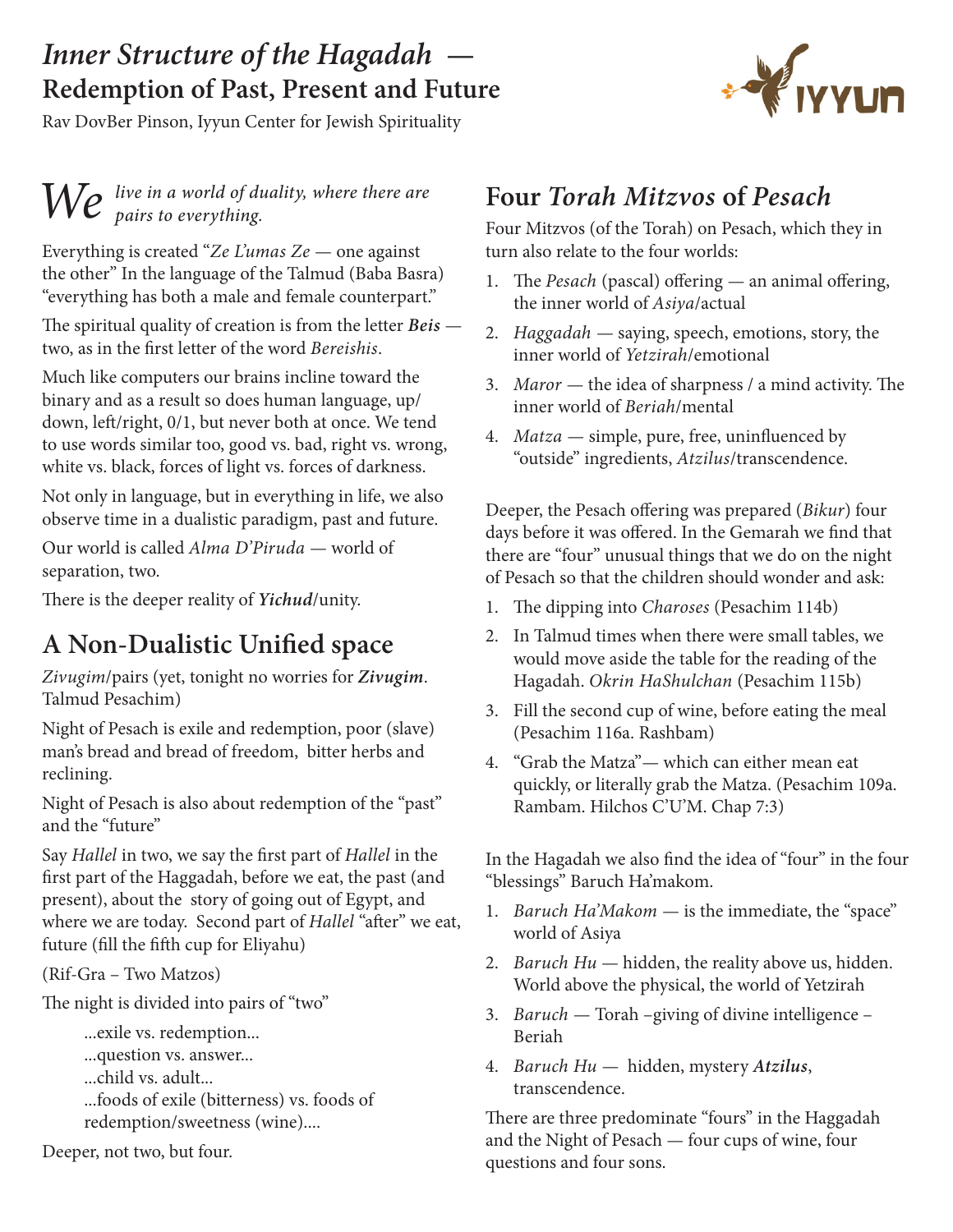## **Four Cups**

The Jerusalem Talmud explains that the four cups of wine represent the four terms or expressions the Torah employs with regard to the Exodus from Egypt:

- 1. "I will take you out"
- 2. "I will save you"
- 3. "I will redeem you"
- 4. "I will take you to Me."

#### *Four Cups: Steps of Freedom from Exile*

There are exiles and constrictions that can occur on a physical/bodily, emotional/psychological, philosophical / theological, ontological/existential level.

- 1. The first cup corresponds to the exile on a bodily level (Persian Exile).
- 2. Having moved away from any physical constrictions we now aspire to attain spiritual/emotional freedom. The second cup speaks of the liberation of our spirit (Babylonian Exile).
- 3. We move into a mindful place and the third cup begins the process of freeing our minds (Greek Exile).
- 4. The fourth cup/totality represents existential freedom (Roman Exile).

*Kos Yayin* (*Kos*/86+*Yayin*/70) = 156; 156 x 4 = 624 *Cheirus* (*Ches*/8+*Yud*/10+*Reish*/200+*Vav*/6+*Tof*/400) = 624

Wine represents our *Cheirus*/Freedom revealing the Hidden. (*Sod*/Secret and *Yayin*/wine both numerically are 70.)

#### *Four Cups: Stages of Human Development*

Four cups represent stages in human development from birth, individuation until trans-personal relationship.

- 1. Birth separating *Kadesh*. "I will take you out" The going out, meaning birth. (As going out of Egypt is similar to birth. Midrash Shocar Tov 114) but we are pre-personal.
- 2. Growing  $up$  individuating, having a voice *Magid*. "I will save you" Adolescence, when you are becoming truly individuated is a time a person feels like they are being "saved" there is a sense of desperation.
- 3. Engagement sensitivity to others *Maror, Karban Pesach*. In a group. "I will redeem you" Engagement) *V'Galti* – Geula is to acquire (\*like *Geula U'temura*)
- 4. Marriage "I will take you" *V'Lakachti L'kuchin*  is from the word *Yikach* — which is marriage.

#### *Four Cups: Partzufim/Personae*

- 1. First cup is *Nukvah*/female, the *Sefira* of *Malchus*  which is celebrated as dedication. We say the *Kidush* – dedication on this cup
- 2. Second cup is *Zier Anpin*  the emotive *Sefiros*. We arouse our emotions by telling the story with this cup.
- 3. Third cup is *Ima/*mother, the *Sefira* of *Bina* (Mind) We engage our *Kavanah/*intention with the eating of Matza and Marror on this cup.
- 4. Fourth cup is *Aba*/father, the Sefira of *Chachmah* (intuition). We sing praise.

#### *Four Cups: Senses*

- 1. Touch: The first cup- sense of tactile said over the Kidush. The most physical of all senses.
- 2. Sight: Second cup the sense of sight –said over magid which is only said when there is Matzah (and Moror) *Munachim L'Fanecah* –see it in front of you… we start by saying "this is the bread" we open (or lift to show) the Matzah as we recite the hagadah….
- 3. Taste: Third cup-said over the eating of the Matzah, Marror and the meal –the sense of Taste
- 4. Hearing: Forth cup- said over the Hallel –offering of thanks and praise, the sense of hearing

#### *Four Cups: Matriarchs*

The Shalah writes that the four cups correspond to the four mothers.

- 1. Cup one: Sarah. Since with Sarah began the Bechira in Am Yisrael, thus we say in Kiddush *"Ki Vanu Bacharta".*
- 2. Second cup: Rivka. We start Magid with *Genus*, like her who gave birth first to Esav, we end by speaking of the *Shevach* of Yaakov.
- 3. Third cup: Rachel who gives birth to Yosef was the sustainer, thus *Birchos Hamazon.*
- 4. Fourth cup: Leah. Yehudah later to have son David who said Shira to Hashem, and Moshiach Ben David.

#### *Four Cups: Worlds*

- 1. Asiya/Action: ma'aseh/making Kidush.
- 2. Yeztira/Expression: speech/dibbur Magid.
- 3. Beriah/Intention: machsavah, eating with Kavanah
- 4. Atzilus/All: Chachmah (higher mind), hirhur, imagination, future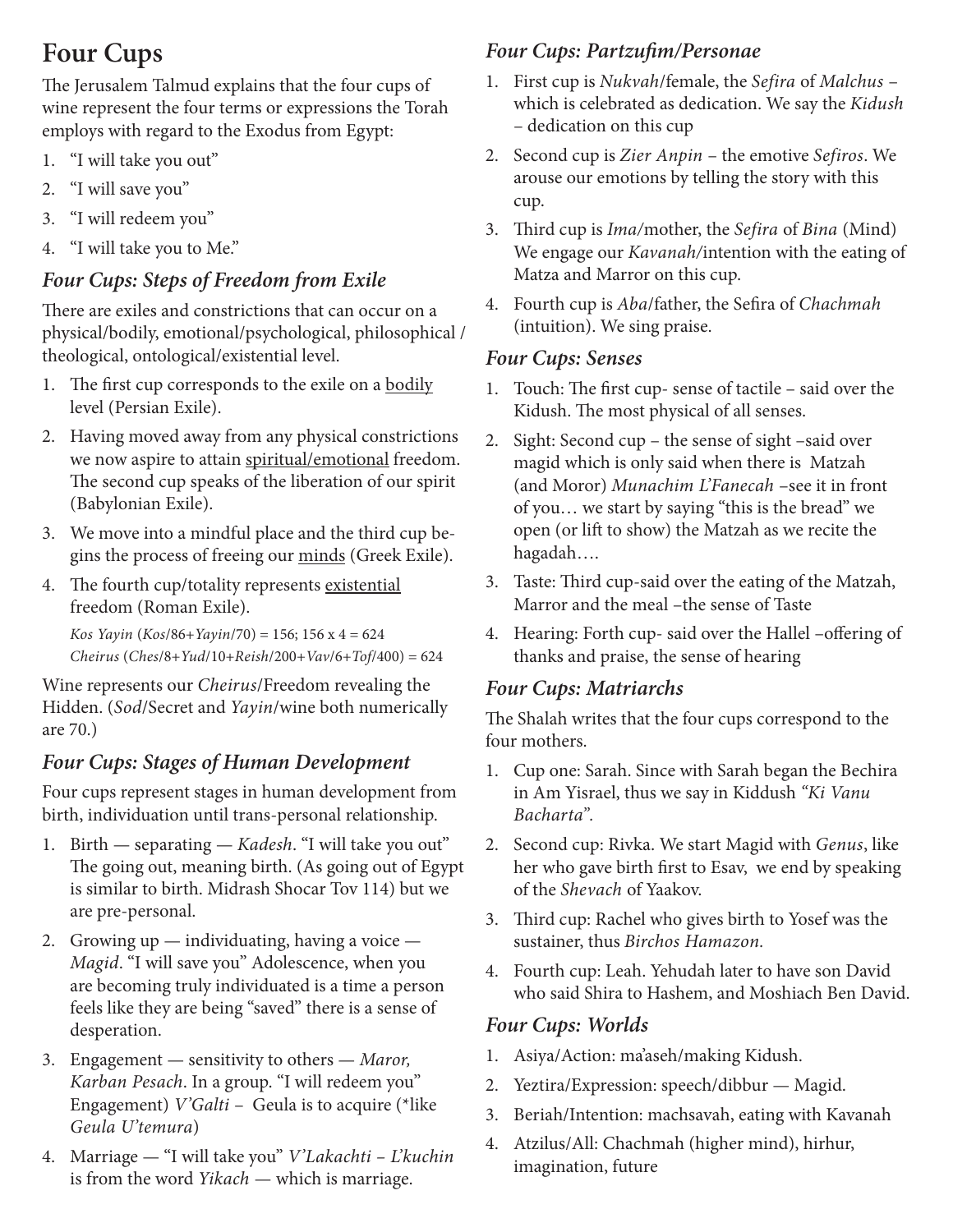### **The Four Cups Mapped on the Internal Structure of Reality**

| Cup             | Name      |                         | Level                    | Matriarch Sense |       | <b>Universe</b>             | Persona | <b>Consciousness</b> |
|-----------------|-----------|-------------------------|--------------------------|-----------------|-------|-----------------------------|---------|----------------------|
| 1 <sup>st</sup> | Heh $\pi$ |                         | Guf/Body                 | Sarah           | Touch | Asyia/Action                | Nukva   | Nefesh               |
| 2 <sup>nd</sup> | Vav       |                         | Nefesh/Spirit            | Rivkah          | Sight | Yetzirah/Emotion Zeir Anpin |         | Ruach                |
| 3 <sup>rd</sup> | Heh       | $\overline{\mathbf{u}}$ | Seichel/Mind             | Rachel          | Taste | <i>Beriah</i> /Thought      | Ima     | Neshama              |
| 4 <sup>th</sup> | Yod       |                         | Hakal/Transcendence Leah |                 |       | Hearing Atzilus/All         | Aba     | Chaya                |

### **The Four Questions**

- 1. The first question concerning dipping reflects *Asiya*. Dipping the Karpas first in salt water reminds us of the tears of affliction and the later dipping of the Marror in charoses reminds us of the sweetness of our physical liberation form metzrayim.
- 2. The second question concerning *Matzah* embodies *Yetzirah*. *Matzah*, juxtaposed to *chometz*, is a reminder that we must transcend our inflated egos of the everyday and approach humility before we are able to approach emotional redemption.
- 3. The third question brings us to *Beriah*. The sharpness of *Maror* clears our minds, thus elevating our consciousness into *Beriah*.
- 4. Finally the fourth question which refers to reclining reminds us that we have arrived, and have reached *Atzilus*, because reclining epitomizes a stillness juxtaposed to standing (walking) or sitting which are temporary conditions.

### **Four Sons**

- 1. In progressive order, the *chocham* reflects *Asiya* because his cynical intellect introduces the concept of the pointlessness of having a seder.
- 2. Because he is passionate about his questions, the rasha exists in *Yetzirah*, the emotional universe.
- 3. The *tam* paradoxically exists in *Beriah* because in asking questions which are unassuming in there simplicity he dialectically receives knowledge.
- 4. *She'ena Yodeah Lishal,* because he does not need to ask a question, has arrived which exemplifies Atzilut.

### **The Idea of Five — Higher and Including All**

The fifth is the "unifier", beyond yet including opposites. The whole Hagadah is fashioned out of opposites, and of their resolution into unity:

- -Exile/Redemption
- -Question/Answer; Child/Parent
- -Hidden/Revealed; Bread of Poverty/Freedom (*Matzah*)
- -Bitter/Sweet (*Maror/Charoses*)

Growth is catalyzed through the dynamic tension of opposites, in their struggle/dance to achieve balance and peace.

Each action brings about a greater opposite response. The question brings an answer; the exile brings greater redemption; the hidden brings greater revealing; the child brings greater understanding to the adult; the bitter brings greater sweetness.

And thus the revealed number in the Hagadah is four,

the wise child against the wicked, and the simple against the one who cannot even ask. Yet, the deeper truth of the Hagadah is an aspiration for the fifth level, the *Kotz Shel Yud*, the *Yechida*, "inclusive transcendence"…

The fifth level is beyond opposites, does not need tension to facilitate progress, nor any need for questions to bring answers…

Hidden within the Hagadah is the fifth level — .

Thus we find that there are five sages who are gathered in Bnei Brak that famous night. And when there is the argument, between Rabbi Eliezer and Reb Akiva, "how many *Makos*/plagues"

Each *Maka*/plague contained 4 or 5. These are the basic 4 elements: earth/solid, water/liquid, wind/gas, fire/ energy – which parallel the 4 senses, and the 4 letters in the name of Hashem. But the 5<sup>th</sup> is the *Koach Ha'Yuli* the source, *ayin*.